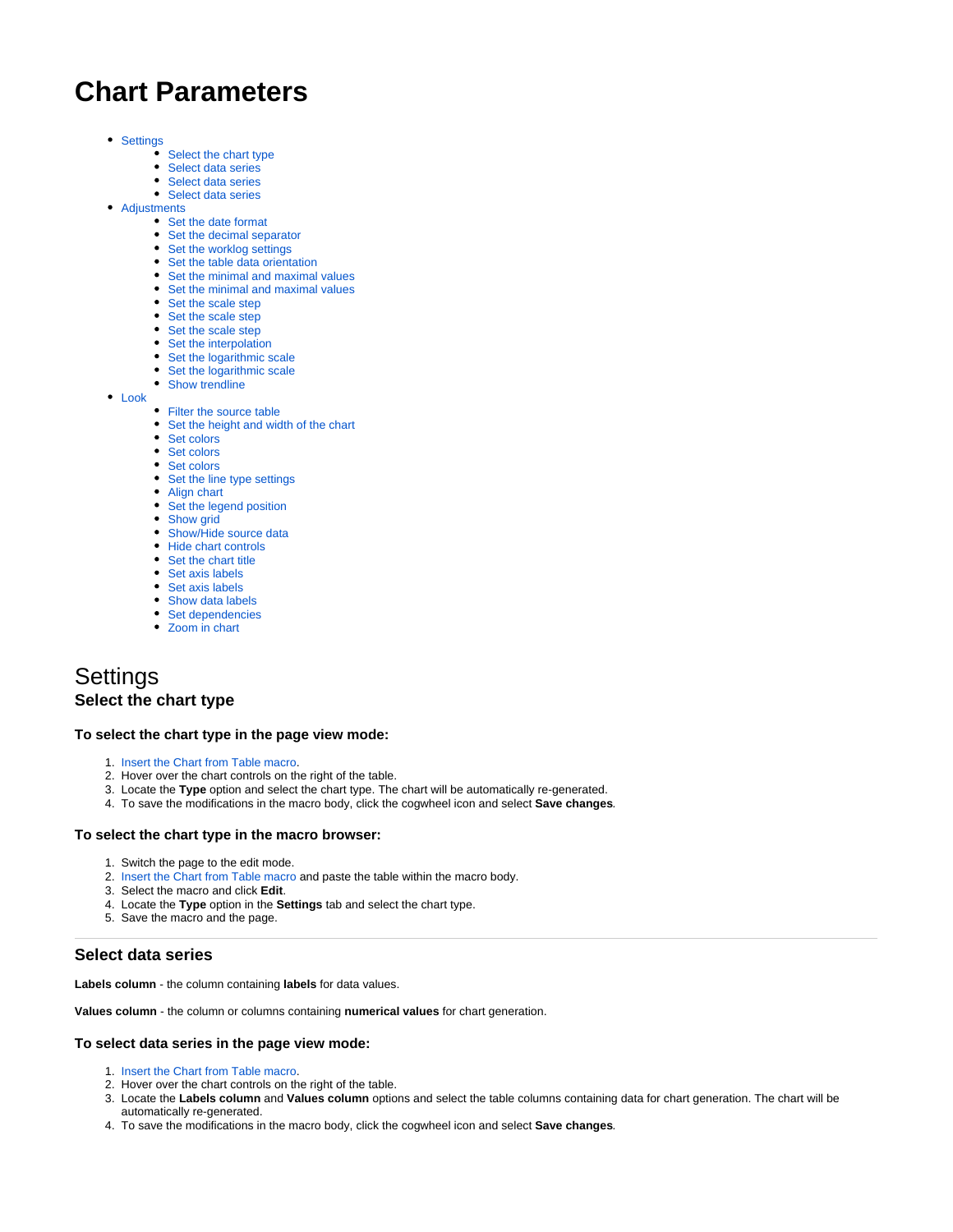### **To select data series in the macro browser:**

- 1. Switch the page to the edit mode.
- 2. [Insert the Chart from Table macro](https://docs.stiltsoft.com/display/TFAC/How+to+insert+and+remove+the+macros) and paste the table within the macro body.
- 3. Select the macro and click **Edit**.
- 4. Locate the **Labels column** and **Values column** options in the **Settings** tab and select the table columns containing data for chart generation.
- 5. Save the macro and the page.

## <span id="page-1-0"></span>**Select data series**

**X-axis value column** - the column containing **numerical values** for chart generation (horizontal axis).

**Y-axis value column** - the column or columns containing **numerical values** for chart generation (vertical axis).

### **To select data series in the page view mode:**

- 1. [Insert the Chart from Table macro.](https://docs.stiltsoft.com/display/TFAC/How+to+insert+and+remove+the+macros)
- 2. Hover over the chart controls on the right of the table.
- 3. Locate the **X-axis value column** and **Y-axis value column** options and select the table columns containing data for chart generation. The chart will be automatically re-generated.
- 4. To save the modifications in the macro body, click the cogwheel icon and select **Save changes**.

#### **To select data series in the macro browser:**

- 1. Switch the page to the edit mode.
- 2. [Insert the Chart from Table macro](https://docs.stiltsoft.com/display/TFAC/How+to+insert+and+remove+the+macros) and paste the table within the macro body.
- 3. Select the macro and click **Edit**.
- 4. Locate the **X-axis value column** and **Y-axis value column** options in the **Settings** tab and select the table columns containing data for chart generation.
- 5. Save the macro and the page.

## <span id="page-1-1"></span>**Select data series**

**Dates column** - the column with **dates** for chart generation (horizontal axis).

**Values column** - the column or columns containing **numerical values** for chart generation (vertical axis).

#### **To select data series in the page view mode:**

- 1. [Insert the Chart from Table macro.](https://docs.stiltsoft.com/display/TFAC/How+to+insert+and+remove+the+macros)
- 2. Hover over the chart controls on the right of the table.
- 3. Locate the **Dates column** and **Values column** options and select the table columns containing data for chart generation. The chart will be automatically re-generated.
- 4. To save the modifications in the macro body, click the cogwheel icon and select **Save changes**.

#### **To select data series in the macro browser:**

- 1. Switch the page to the edit mode.
- 2. [Insert the Chart from Table macro](https://docs.stiltsoft.com/display/TFAC/How+to+insert+and+remove+the+macros) and paste the table within the macro body.
- 3. Select the macro and click **Edit**.
- 4. Locate the **Dates column** and **Values column** options in the **Settings** tab and select the table columns containing data for chart generation.
- 5. Save the macro and the page.

## <span id="page-1-3"></span><span id="page-1-2"></span>Adjustments **Set the date format**

Ü

- 1. Switch the page to the edit mode.
- 2. Select the macro and click **Edit**.
- 3. Switch to the **Adjustments** tab.
- 4. Locate the **Date format** option.
- 5. Specify the [correct date format](https://docs.stiltsoft.com/pages/viewpage.action?pageId=42239878#Howtosetthedateformatandworklogsettings-Supporteddateformats) for date values in the source table.
- 6. Save the macro and the page.

If the app detects the incorrect date format in the page view mode it presents you with the note panel where you can [enter the correct date](https://docs.stiltsoft.com/pages/viewpage.action?pageId=42239878#Howtosetthedateformatandworklogsettings-Supporteddateformats)  [format](https://docs.stiltsoft.com/pages/viewpage.action?pageId=42239878#Howtosetthedateformatandworklogsettings-Supporteddateformats). It is saved automatically if it is treated as the correct date format.

## <span id="page-1-4"></span>**Set the decimal separator**

1. Switch the page to the edit mode.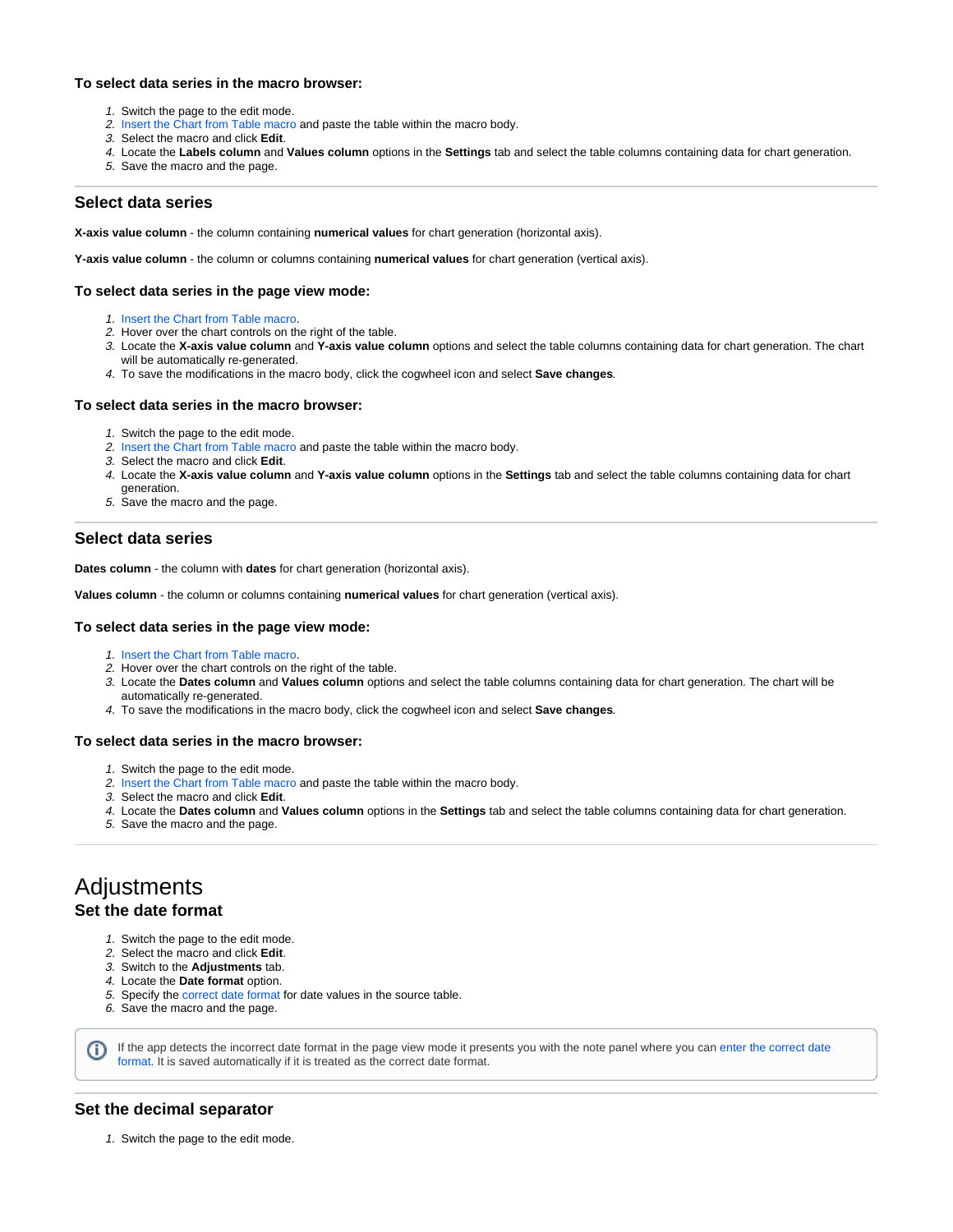- 2. Select the macro and click **Edit**.
- 3. Switch to the **Adjustments** tab.
- 4. Locate the **Decimal separator** option.
- 5. Specify the correct decimal separator for numeric values in the source table (point or comma).
- 6. Save the macro and the page.

### <span id="page-2-0"></span>**Set the worklog settings**

Please ensure that the worklog parameters set in the macro are identical to parameters configured in Atlassian JIRA.

- 1. Switch the page to the edit mode.
- 2. Select the macro and click **Edit**.
- 3. Switch to the **Adjustments** tab.
- 4. Click the **Set worklog settings** button.
- 5. In the opened form, define the worklog parameters, as follows:
	- a. **Days in week** enter the number of business days in a week.
		- b. **Hours in day** enter the number of working hours in one business day.
		- c. **Time format** select the used time format in worklog values.
		- d. **Week shortening** enter the shortening for the week time unit if you use any language different from English.
		- e. **Day shortening** enter the shortening for the day time unit if you use any language different from English.
		- f. **Hour shortening** enter the shortening for the hour time unit if you use any language different from English.
		- g. **Minute shortening** enter the shortening for the minute time unit if you use any language different from English.

6. Save the macro and the page.

Worklog time units in different languages are denoted with different shortenings. Please adjust them according to your JIRA localization settings.

## <span id="page-2-1"></span>**Set the table data orientation**

G)

- 1. Switch the page to the edit mode.
- 2. Select the macro and click **Edit**.
- 3. Switch to the **Adjustments** tab.
- 4. Locate the **Table data orientation** option.
- 5. Select the Vertical or Horizontal option.
- 6. Save the macro and the page.

#### <span id="page-2-2"></span>**Set the minimal and maximal values**

**Minimal value** - the minimal value for showing only data values greater than the specified minimal value.

**Maximal value** - You can specify the maximal value for showing only data values not greater than the specified maximal value.

- 1. Switch the page to the edit mode.
- 2. Select the macro and click **Edit**.
- 3. Switch to the **Adjustments** tab.
- 4. Locate the **Minimal** and **Maximal value** options and set the values.
- 5. Save the macro and the page.

#### <span id="page-2-3"></span>**Set the minimal and maximal values**

**Minimal X (Y) value** - the minimal value for X (Y) axis for showing only data values greater than the specified minimal value.

**Maximal X (Y) value** - the maximal value for X (Y) axis for showing only data values not greater than the specified maximal value.

- 1. Switch the page to the edit mode.
- 2. Select the macro and click **Edit**.
- 3. Switch to the **Adjustments** tab.
- 4. Locate the **Minimal X (Y)** and **Maximal X (Y) value** options and set the minimal and maximal values.
- 5. Save the macro and the page.

## <span id="page-2-4"></span>**Set the scale step**

**Scale Step** - the required scale step for showing the numeric values in the chart.

- 1. Switch the page to the edit mode.
- 2. Select the macro and click **Edit**.
- 3. Switch to the **Adjustments** tab.
- 4. Locate the appropriate option depending on the chart type and set the scale step.
- <span id="page-2-5"></span>5. Save the macro and the page.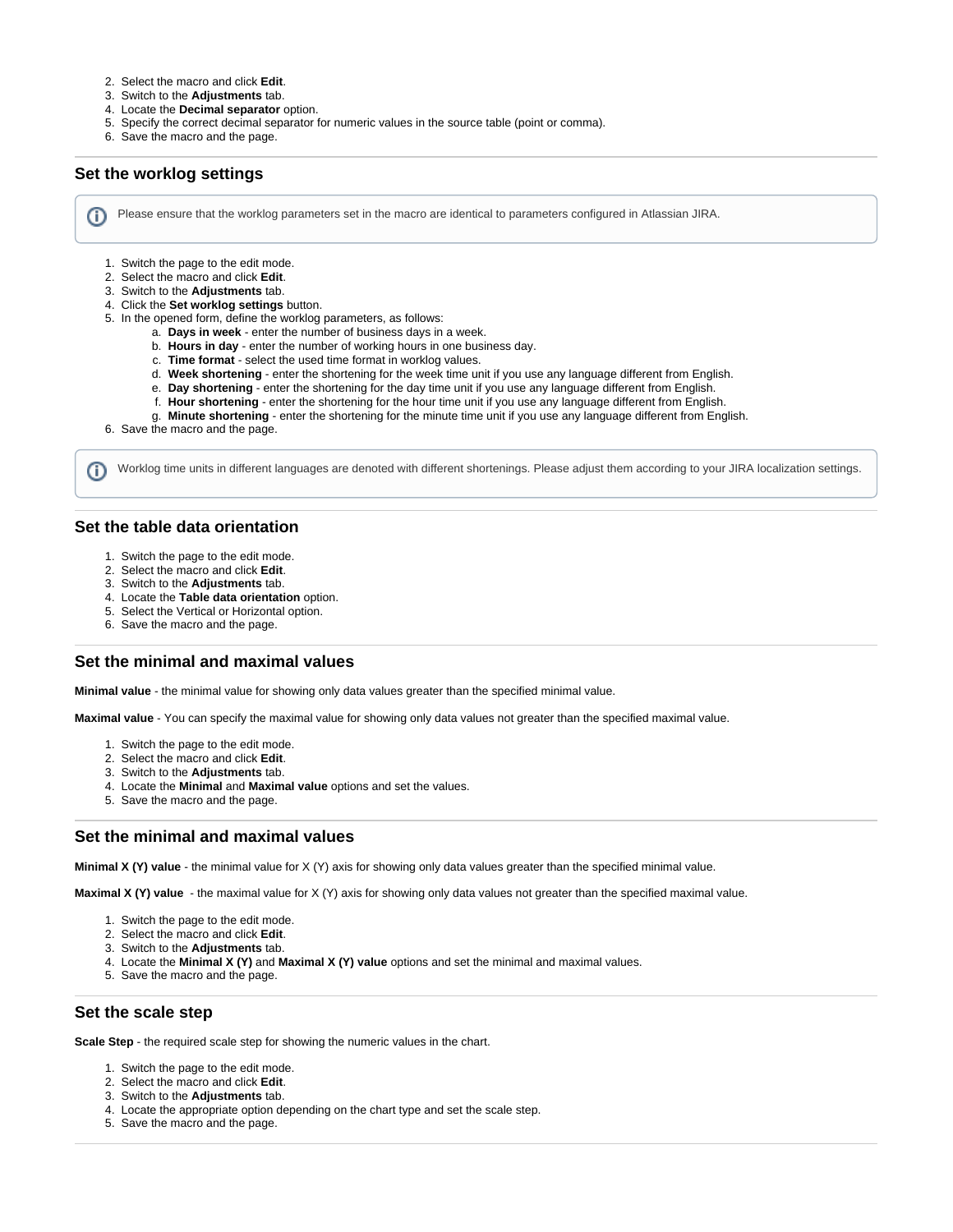## **Set the scale step**

**Scale X (Y) Step** - the required scale step of Y axis for showing the chart.

- 1. Switch the page to the edit mode.
- 2. Select the macro and click **Edit**.
- 3. Switch to the **Adjustments** tab.
- 4. Locate the **Scale X (Y) Step** options and set the scale step.
- 5. Save the macro and the page.

## <span id="page-3-0"></span>**Set the scale step**

**Scale X (Y) Step** - the required scale step of X axis or Y axis for showing the chart.

You can specify the appropriate number of days (Xd), months (Xm) or years (Xy) where the 'X' is the digit, as follows:

- **10d** = 10 days as a scale step
- **1m** = 1 month as a scale step
- **2y** = 2 years as a scale step

**Scale Y Step** - the required scale step of Y axis for showing the chart.

- 1. Switch the page to the edit mode.
- 2. Select the macro and click **Edit**.
- 3. Switch to the **Adjustments** tab.
- 4. Locate the **Scale X (Y) Step** options and set the scale step.
- 5. Save the macro and the page.

## <span id="page-3-1"></span>**Set the interpolation**

- 1. Switch the page to the edit mode.
- 2. Select the macro and click **Edit**.
- 3. Switch to the **Adjustments** tab.
- 4. Locate and select the **Interpolation** method for each line in your chart:
	- Linear
		- Step
		- Natural cubic
		- Monotone X cubic
		- Monotone Y cubic
		- Cubic Catmull-Rom
		- Cubic cardinal
		- Cubic basis
	- Straightened cubic basis
- 5. Save the macro and the page.

To set the interpolation in the page view mode: ത

- 1. Hover over the chart controls on the right of the table.
- 2. Click the cogwheel icon, select the **Set interpolation** option and choose the method. The chart will be automatically re-generated.
- 3. To save the modifications in the macro body, click the cogwheel icon and select **Save changes**.

## <span id="page-3-2"></span>**Set the logarithmic scale**

**Logarithmic scale X** - the option for very small or very large numeric values that cannot be properly aligned on the standard arithmetic scale.

**Logarithmic scale Y** - the option for very small or very large numeric values that cannot be properly aligned on the standard arithmetic scale.

- 1. Switch the page to the edit mode.
- 2. Select the macro and click **Edit**.
- 3. Switch to the **Adjustments** tab.
- 4. Locate the **Logarithmic scale X (Y)** options and enable the option.
- 5. Save the macro and the page.

## <span id="page-3-3"></span>**Set the logarithmic scale**

**Logarithmic Scale** - the option for very small or very large numeric values that cannot be properly aligned on the standard arithmetic scale.

- 1. Switch the page to the edit mode.
- 2. Select the macro and click **Edit**.
- 3. Switch to the **Adjustments** tab.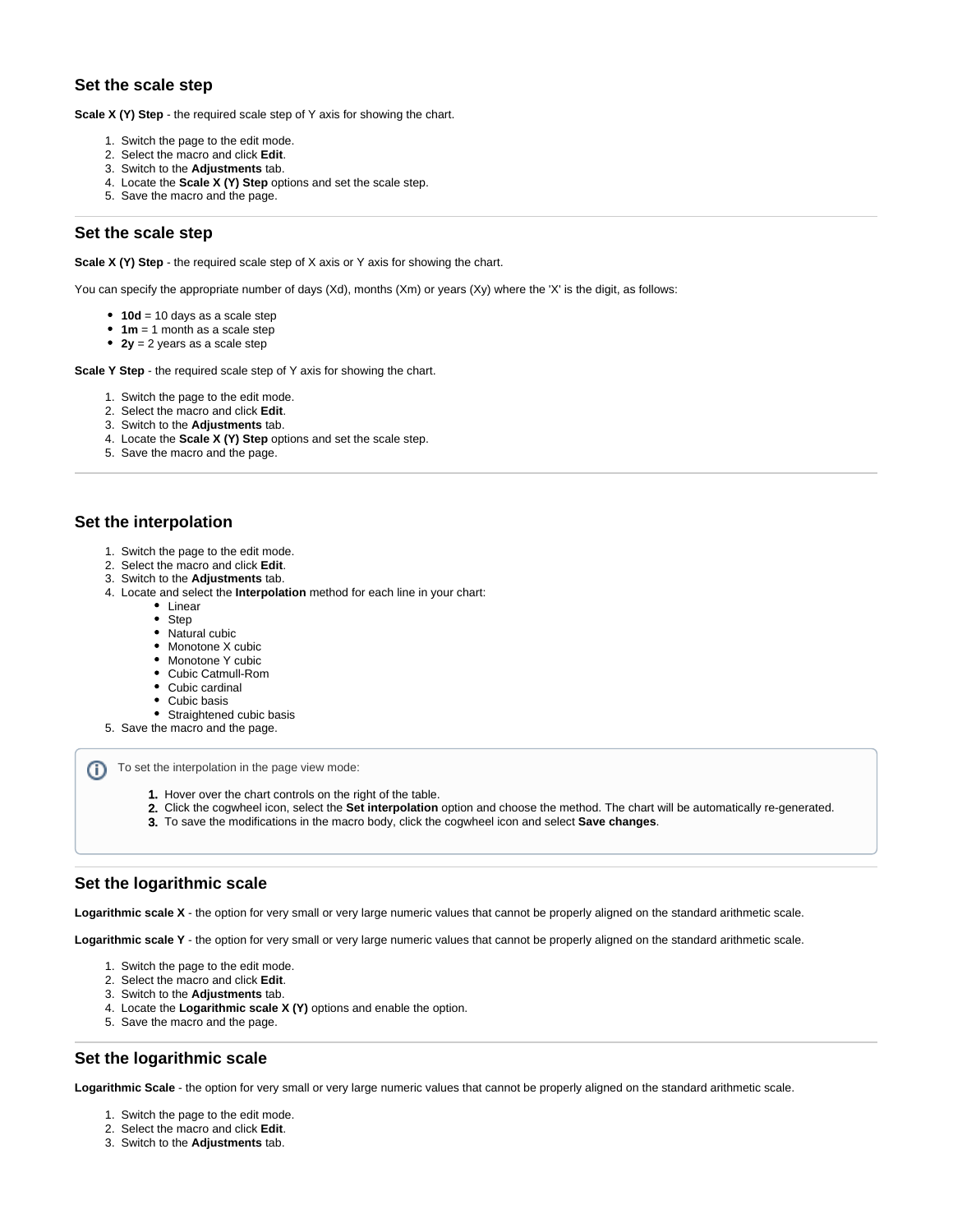- 4. Locate the **Logarithmic Scale** option and enable the option.
- 5. Save the macro and the page.

## <span id="page-4-0"></span>**Show trendline**

- 1. Switch the page to the edit mode.
- 2. Select the macro and click **Edit**.
- 3. Switch to the **Adjustments** tab.
- 4. Locate and enable the **Show trendline** option.
- 5. Save the macro and the page.

## <span id="page-4-2"></span><span id="page-4-1"></span>Look **Filter the source table**

- 1. Select one or more chart columns/sectors/bars.
- 2. Only the related rows of the source table are displayed.
- 3. Deselect all the columns/sectors/bars to display the whole source table.

## <span id="page-4-3"></span>**Set the height and width of the chart**

- 1. Switch the page to the edit mode.
- 2. Select the macro and click **Edit**.
- 3. Switch to the **Look** tab.
- 4. Locate the **Height** and **Width** fields.
- 5. Enter the appropriate dimensions of the chart.
- 6. Save the macro and the page.

To set the Height and Width of the chart in the page view mode:

- 1. Hover over the chart controls on the right of the table.
- 2. Locate the **Height** and **Width** fields.
- 3. Enter the appropriate dimensions of the chart.
- 4. To save the modifications in the macro body, click the cogwheel icon and select **Save changes**.

## <span id="page-4-4"></span>**Set colors**

- 1. Switch the page to the edit mode.
- 2. Select the macro and click **Edit**.
- 3. Switch to the **Look** tab.
- 4. Locate the **Select colors** button and click it.
- 5. Select the appropriate colors for each label.
- 6. Save the macro and the page.

To set the colors in the page view mode:

- 1. Hover over the chart controls on the right of the table.
- 2. Click the cogwheel icon, locate the **Select colors** option. After selecting colors click **Apply**. The chart will be automatically re-
- generated.<br>3. To save the To save the modifications in the macro body, click the cogwheel icon and select **Save changes**.

## <span id="page-4-5"></span>**Set colors**

- 1. Switch the page to the edit mode.
- 2. Select the macro and click **Edit**.
- 3. Switch to the **Look** tab.
- 4. Locate the **Select colors** button and click it.
- 5. Select the appropriate colors for each label.
- 6. To set individual column colors, locate the **Color scheme** option.
- 7. Select the **Multicolor** option.
- 8. Select the appropriate colors for each column.
- 9. Save the macro and the page.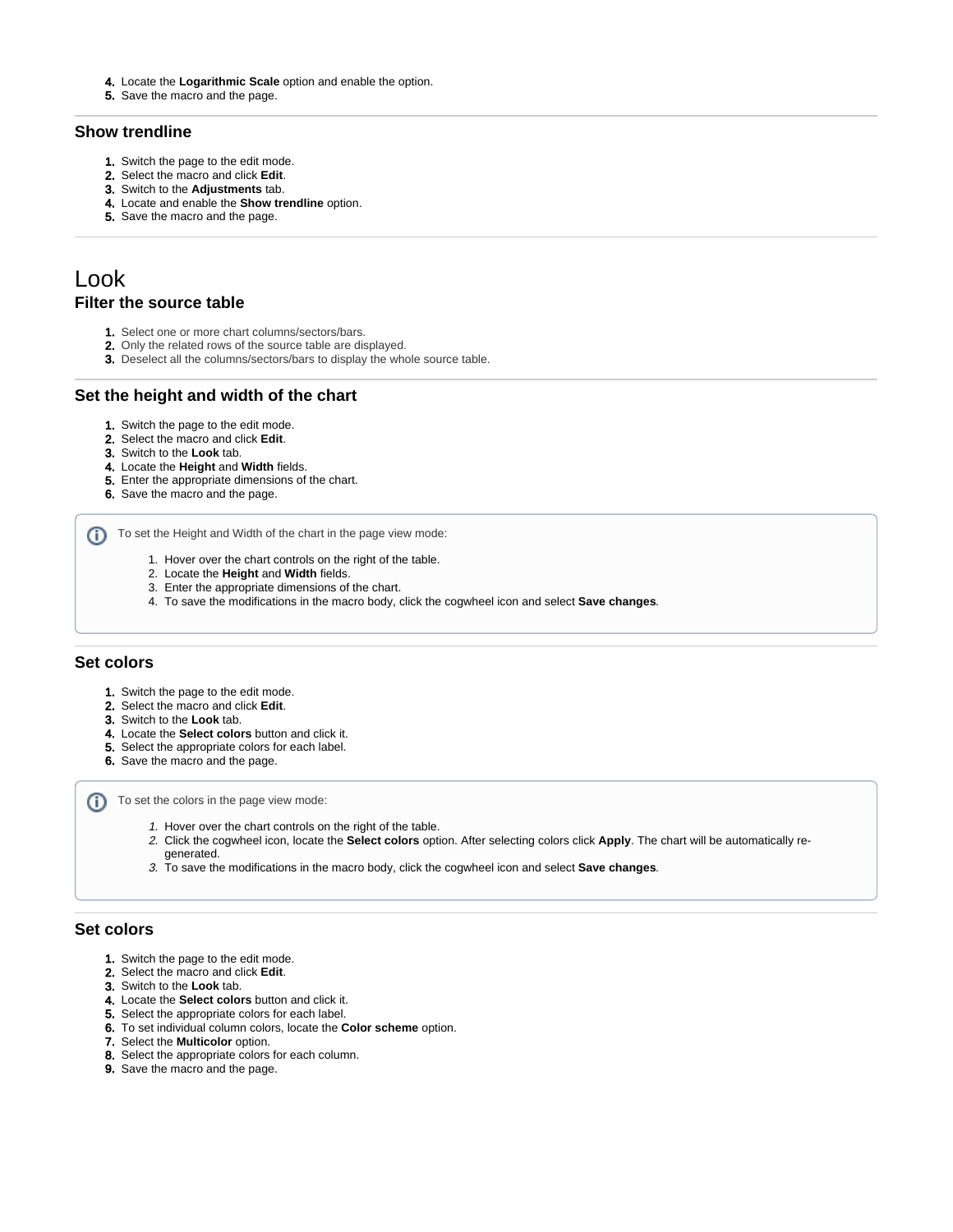To set the colors in the page view mode: ⋒

- 1. Enable the **Multicolor** option in the edit mode, if needed (see the instructions above). Go back to the page view mode.
- 2. Hover over the chart controls on the right of the table.
- 3. Click the cogwheel icon, locate the **Select colors** option. After selecting colors click **Apply**. The chart will be automatically regenerated.
- 4. To save the modifications in the macro body, click the cogwheel icon and select **Save changes**.

## <span id="page-5-0"></span>**Set the line type settings**

- 1. Switch the page to the edit mode.
- 2. Select the macro and click **Edit**.
- 3. Switch to the **Look** tab.
- 4. Configure the line type (solid, dash, dot) and widths (in pixels) settings for each line in your chart.
- 5. Save the macro and the page.

To set the line settings in the page view mode:

- 1. Hover over the chart controls on the right of the table.
- 2. Click the cogwheel icon, select the **Modify line settings** option. After modifying settings click **Save**. The chart will be automatically regenerated.
- 3. To save the modifications in the macro body, click the cogwheel icon and select **Save changes**.

## <span id="page-5-1"></span>**Align chart**

- 1. Switch the page to the edit mode.
- 2. Select the macro and click **Edit**.
- 3. Switch to the **Look** tab.
- 4. Locate the **Align chart** option.
- 5. Select the appropriate chart alignment, as follows:
	- Left
	- Center
	- Right
- 6. Save the macro and the page.

## <span id="page-5-2"></span>**Set the legend position**

- 1. Switch the page to the edit mode.
- 2. Select the macro and click **Edit**.
- 3. Switch to the **Look** tab.
- 4. Locate the **Legend Position** option.
- 5. Select the appropriate legend position, as follows:
	- None
	- Right
	- Bottom
- 6. Save the macro and the page.

## <span id="page-5-3"></span>**Show grid**

- 1. Switch the page to the edit mode.
- 2. Select the macro and click **Edit**.
- 3. Switch to the **Look** tab.
- 4. Locate and enable the **Show grid** option.
- 5. Save the macro and the page.

## <span id="page-5-4"></span>**Show/Hide source data**

- 1. Switch the page to the edit mode.
- 2. Select the macro and click **Edit**.
- 3. Locate the **Source data** option and select the appropriate option, as follows:
	- Show all content
	- Hide tables
	- Hide all content
- 4. Save the macro and the page.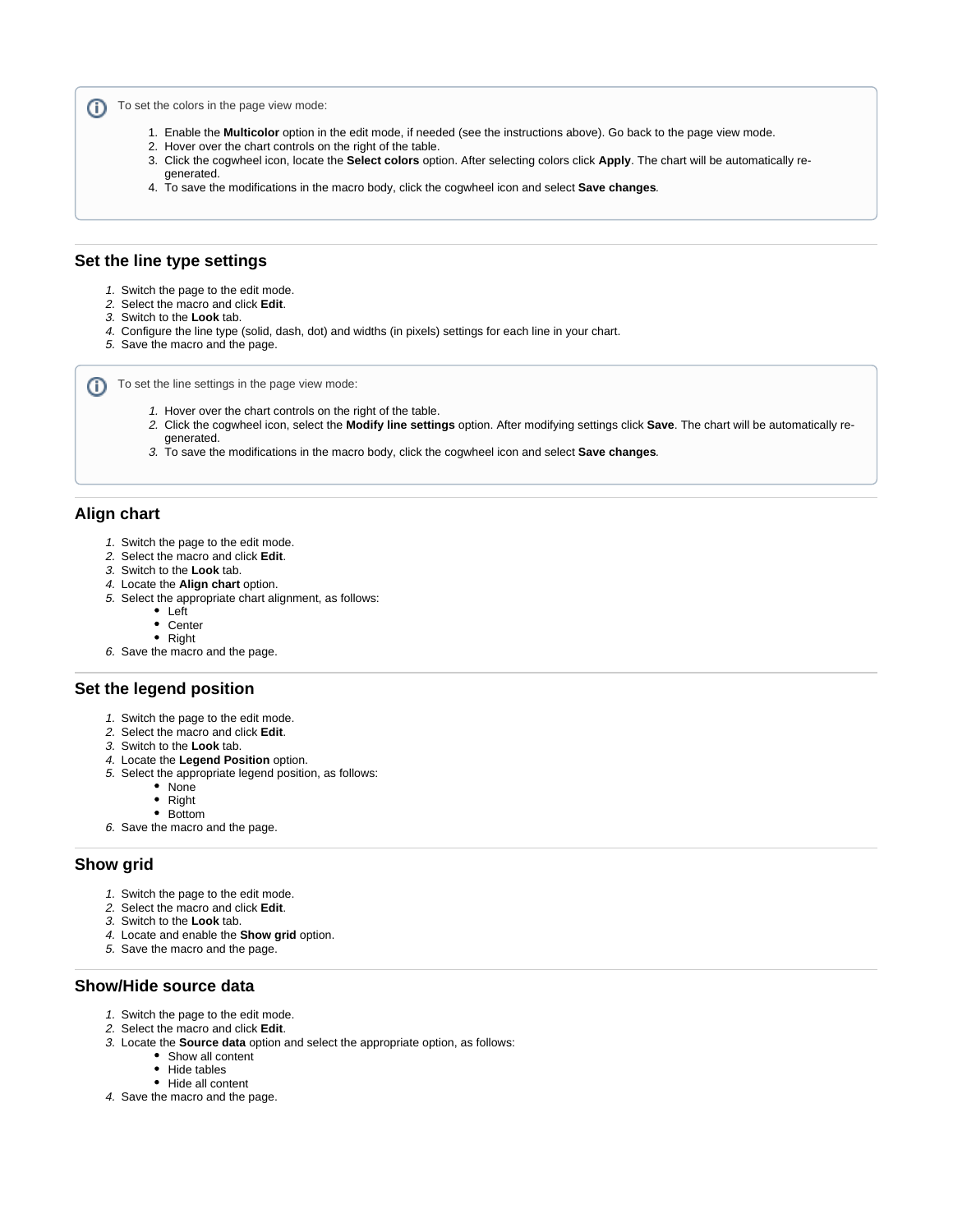To show/hide source data in the page view mode: ⋒

- 1. Hover over the chart controls on the right of the table.
- 2. Click the cogwheel icon, select the **Show source content, Hide source content (Hide tables, Hide all content)** option.
- 3. To save the modifications in the macro body, click the cogwheel icon and select **Save changes**.

#### <span id="page-6-0"></span>**Hide chart controls**

- 1. Switch the page to the edit mode.
- 2. Select the macro and click **Edit**.
- 3. Switch to the **Look** tab.
- 4. Locate and enable the **Hide chart controls** option.
- 5. Save the macro and the page.

## <span id="page-6-1"></span>**Set the chart title**

- 1. Switch the page to the edit mode.
- 2. Select the macro and click **Edit**.
- 3. Switch to the **Look** tab.
- 4. Locate the **Chart title** option and enter the title.
- 5. Save the macro and the page.

## <span id="page-6-2"></span>**Set axis labels**

- 1. Switch the page to the edit mode.
- 2. Select the macro and click **Edit**.
- 3. Switch to the **Look** tab.
- 4. Locate the **Row axis label** and **Value axis label** options and enter the labels.
- 5. Save the macro and the page.

## <span id="page-6-3"></span>**Set axis labels**

- 1. Switch the page to the edit mode.
- 2. Select the macro and click **Edit**.
- 3. Switch to the **Look** tab.
- 4. Locate the **X-axis label** and **Y-axis label** options and enter the labels.
- 5. Save the macro and the page.

## <span id="page-6-4"></span>**Show data labels**

- 1. Switch the page to the edit mode.
- 2. Select the macro and click **Edit**.
- 3. Switch to the **Look** tab.
- 4. Locate the **Show data labels** option and select the appropriate option, as follows:
	- None
	- Value
	- Percentage
	- Value (Percentage)
	- Percentage (Value)
- 5. Save the macro and the page.

## <span id="page-6-5"></span>**Set dependencies**

- 1. Open the page with the chart.
- 2. Click the cogwheel icon and select the **Set dependencies** option.
- 3. Locate the arrows between tasks.
- 4. To save the modifications, click the cogwheel icon and select **Save changes**.

## <span id="page-6-6"></span>**Zoom in chart**

- 1. Open the page with the chart you want to zoom in.
- 2. Hover your mouse pointer over this chart.
- 3. Hold down Ctrl and rotate the wheel button forward to zoom in the chart.

You can also do the following:

**To zoom in over the desired chart area:**